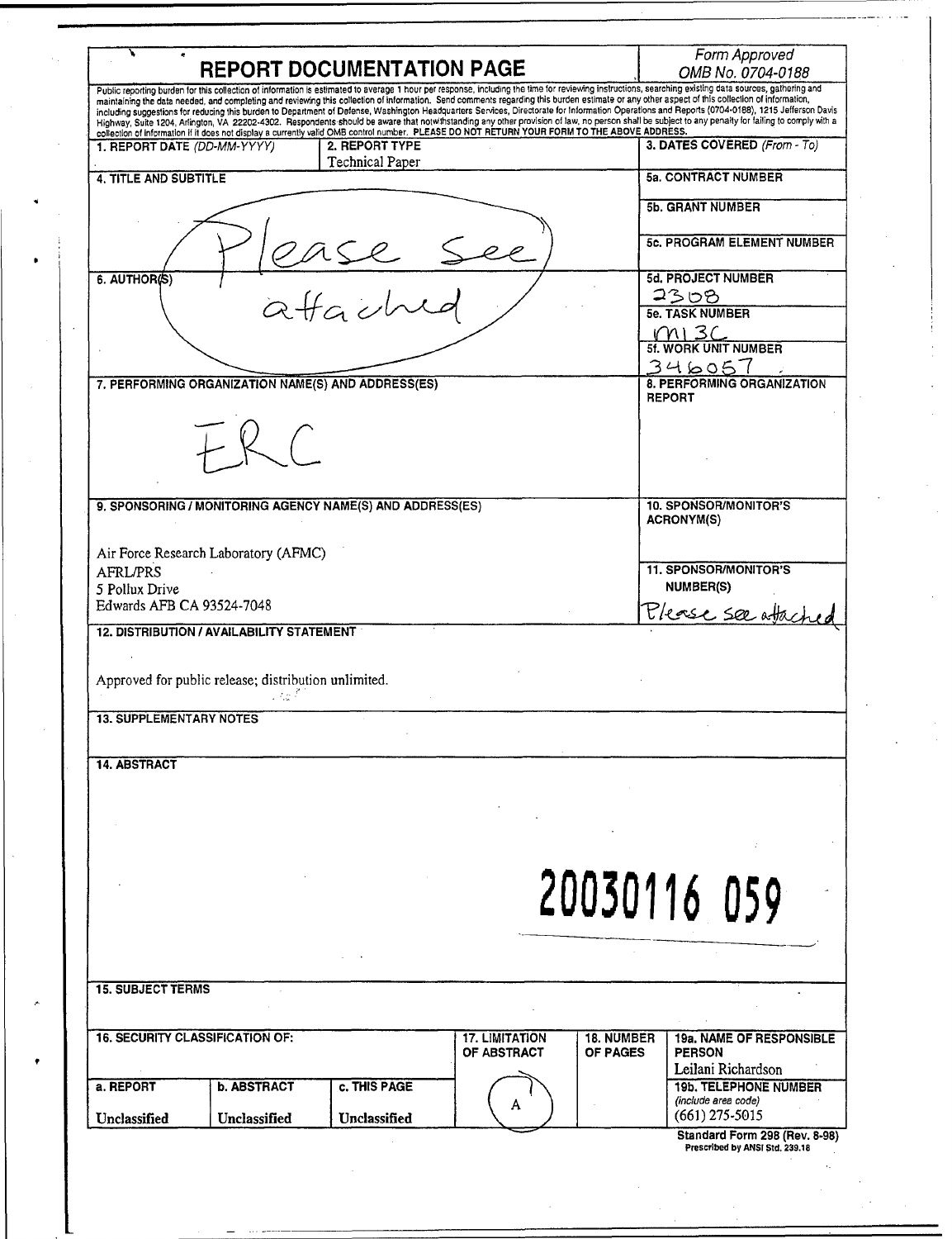### MEMORANDUM FOR PR (Contractor/In-House Publication)

# FROM: PROI (TI) (STINFO) 22 May 2000

۲

SUBJECT: Authorization for Release of Technical Information, Control Number: AFRL-PR-ED-TP-2000-118 B. Chehroudi (ERC); D. Talley, R. Cohn, "Experiences on Cryogenic Injection under Supercritical Condition"

# $8<sup>th</sup>$  International Conference on Liquid Atomization and Spray Systems (Statement A) (Pasadena, CA, 17-20 Jul 00) (Submission Deadline: 31 May 00) (Submission Deadline: 31 May 00)

<u> 1980 - Barrett Barrett, fransk fotball i den staten og den blev fotballet og det blev fotballet og det blev fotballet og det blev fotballet og det blev fotballet og det blev fotballet og det blev fotballet og det blev fo</u>

1. This request has been reviewed by the Foreign Disclosure Office for: a.) appropriateness of distribution statement, b.) military/national critical technology, c.) export controls or distribution restrictions,

d.) appropriateness for release to a foreign nation, and e.) technical sensitivity and/or economic sensitivity. Comments:

Signature **Date Date Date Date Date Date Date D** 

2. This request has been reviewed by the Public Affairs Office for: a.) appropriateness for public release and/or b) possible higher headquarters review. Comments:

Signature **Example 2018** Signature **Date Date Date Date Date Date Date Date Date Date Date Date Date Date D** 

3. This request has been reviewed by the STINFO for: a.) changes if approved as amended,

b.) appropriateness of distribution statement, c.) military/national critical technology, d.) economic sensitivity, e.) parallel review completed if required, and f.) format and completion of meeting clearance form if required Comments:

Signature <u>Communications</u> Contains a Date of the Date of the Date of the Date of the Date of the Date of the Date of the Date of the Date of the Date of the Date of the Date of the Date of the Date of the Date of the Date

4. This request has been reviewed by PR for: a.) technical accuracy, b.) appropriateness for audience, c.) appropriateness of distribution statement, d.) technical sensitivity and economic sensitivity, e.) military/ national critical technology, and f.) data rights and patentability Comments:

## APPROVED/APPROVED AS AMENDED/DISAPPROVED

ROBERT C. CORLEY (Date) Senior Scientist (Propulsion) Propulsion Directorate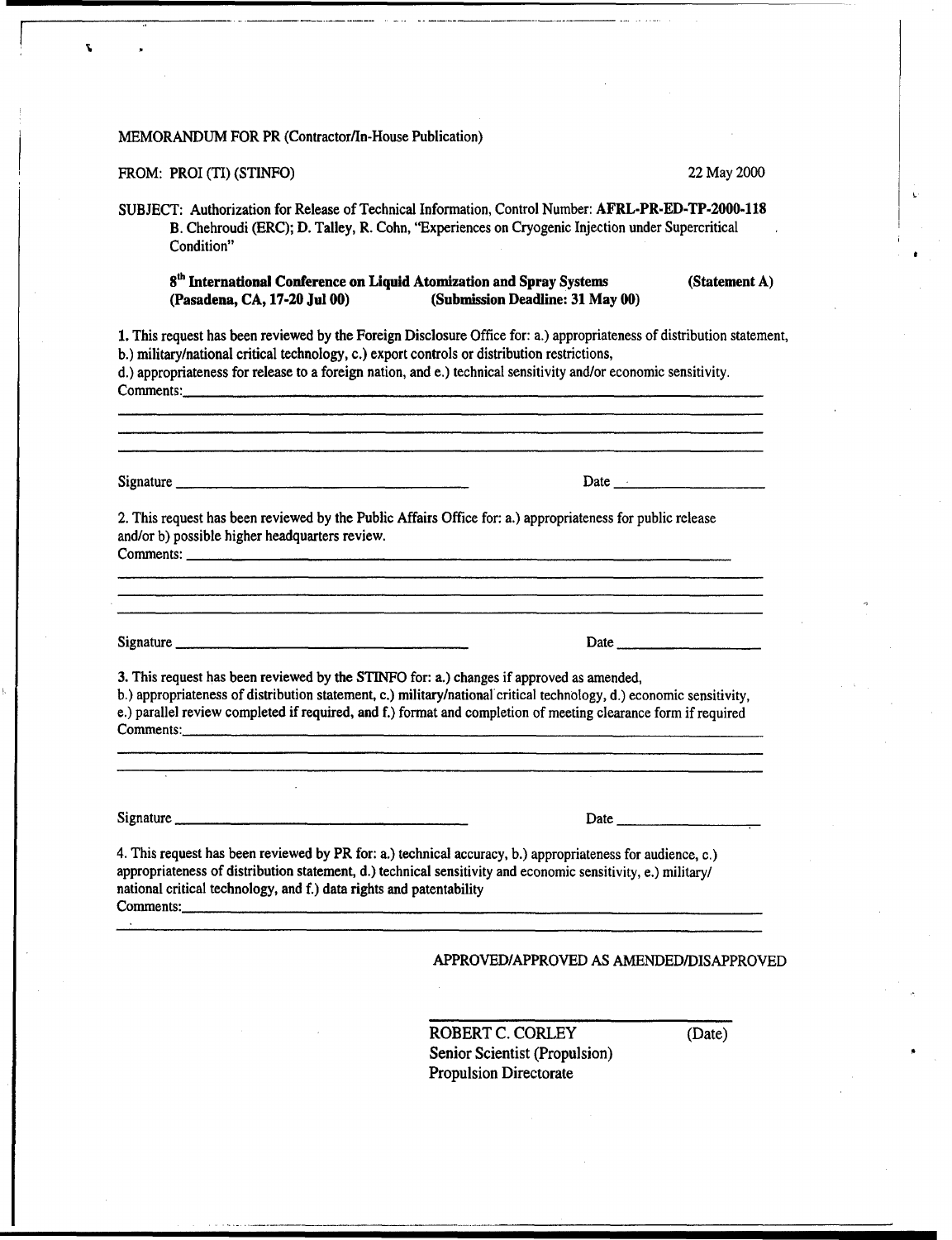$\mathcal{L}$  atomization  $\mathcal{L}$ Eighth International Conference on Liquid Atomization & Spray Systems, ICLASS-2000, Pasadena, California, USA, July 16 20, 2000

# $E_{\rm eff} = 0.000$  and  $E_{\rm eff} = 0.000$  and  $E_{\rm eff} = 0.000$  under Supercritical Condition under Supercritical Condition B. Chehroudi\* D. Talley and R. Cohn

ΩÙ.

Edwards AFB, CA 93524-7680

, and the step of  $\mathcal{A}$ 

 $\mathbf{r}_i = \mathbf{r}_i + \mathbf{r}_j$  ,  $\mathbf{r}_i = \mathbf{r}_i + \mathbf{r}_j$  ,  $\mathbf{r}_i = \mathbf{r}_i + \mathbf{r}_j$  ,  $\mathbf{r}_i = \mathbf{r}_i + \mathbf{r}_j$  ,  $\mathbf{r}_i = \mathbf{r}_i + \mathbf{r}_j$  ,  $\mathbf{r}_i = \mathbf{r}_i + \mathbf{r}_j$  ,  $\mathbf{r}_i = \mathbf{r}_i + \mathbf{r}_j$  ,  $\mathbf{r}_i = \mathbf{r}_i + \mathbf{r}_j$ 

ERC Inc. **ERC Inc.** Air Force Research Laboratory, AFI<br>Air Force Research Laboratory, AFI Air Force Research Laboratory, AFRL/PRSA<br>10 E. Saturn Boulevard Edwards AFB, CA 93524-7680 .• O, Edwards AFB, CA 93524-7680

 $E_{\text{eff}}$ Experiences learned at the AFRL on injection of Coryogenic jets into sub- and supercritical conditions using shadowgrapgy and Raman scattering measurements are presented here. Metamorphic behavior of the jet boundary undergoing disruption has been silown to occur near the critical point of the injected Ofluid. At subcritical pressures, the formation of droplets and ligaments fare seen, resembling a second wind-induced liquid-jet breakup. The jet is incapable of reaching the classical full atomization regime/ due to existence of the critical point of the jet fluid Owithin the operating range. At this point, the jet anatomy changes abruptly to imitate turbulent gas jet injection. The jet initial growth rate is plotted against the chamber-toinjectant density ratio, along with available data on other liquid/gaseous jets and mixing layers, producing a unique and informative graph. For supercritical conditions, our measured growth rate agrees well with a theoretical equation proposed by Dimotakis [1] and closely follows the trend of Papamoschou and Roshko [2] for incompressible but variable-density gaseous turbulent mixing layers. Fractal analysis of the jet boundary also shows a similarity to gas jet behavior with comparable fractal dimension. This is the first time quantitative evidence has been provided to support qualitative visualizations suggesting that supercritical jets appear to behave like conventional gas-lets. Based on a physical hypothesis implying that at the point where gas-like behavior appears, the value of the jet interface bulge separation/formation characteristic time should be near that of gasification time, an "intuitive/smart" equation is proposed (for the growth rate that agrees well with the presented experimental data for a wide range of density ratios. Initial Raman scattering measurements, being proportional to density, provided similar spread rate if twice the FWHM of the radial density profiles is considered. Radial profiles appear to show similarity behavior but not of the classical type observed for turbulent gaseous jets at far field.

raised to benefit ont performance and/or efficiency in Reynolds numbers, and Woodward and Talley [8] at low cryogenic rocket and turbine engines, the injected liquid Reynolds numbers. In summary, they reported gas-jet like fuel may experience an  $\overline{\text{ambien}}$  under thermodynamic visual  $\overline{\text{O}}$  appearance under supercritical chamber supercritical condition. As examples, the Space Shuttle temperature and pressure with no evidence of droplet main engine thrust chamber pressure with liquid  $H_2$  though liquid was injected. At low Reynolds numbers and  $(P_e=1.27MPa, T_e=33.25K)/$ liquid  $O_2$   $(P_e= 5.043MPa,$  for an N<sub>2</sub>-into-N<sub>2</sub> cryogenic jet, it was shown that the  $(T_c=1.27 MPa$ ,  $T_c=33.25 K/l$ iquid  $O_2$  ( $P_c=5.043 MPa$ , for an  $N_2$ -into- $N_2$  cryogenic jet, it was shown that the  $T_c=154.58 K$ ) is about 22.3 MPa, and the combustion addition of He gas to the supercritical ambient N<sub>2</sub> flu  $T_c$ =154.58K) is about 22.3 MPa, and the combustion addition of He gas to the supercritical ambient N<sub>2</sub> fluid chamber pressure for Vulcain (Ariane 5) can reach up to forced the jet to look like an injection into a subcri chamber pressure for Vulcain (Ariane 5) can reach up to 10 MPa. The uniqueness of the situation comes from the fact that for Opure substances, the distinction between Anderson et al  $[9]$ , Decker et al. [10], Oschwald and liquid and gas phases disappears at and above the critical Schik. [11], and Oschwald et al. [12] to investigat liquid and gas phases disappears at and above the critical pressure and  $\bigcirc$  density,  $\bigcirc$ thermal  $\bigcirc$  conductivity,  $\bigcirc$  mass structure of the nitrogen fluid jet under supercritical diffusivity, and surface tension show large variations near condition.  $\hat{C}$ In these experiments, *Decker et al [10]* the critical point. At sufficiently high ambient pressures, observed a smooth transition from the hig the solubility of Ogases into the liquid phase becomes important and C multicomponent phase C equilibrium there was no distinct phase interface. The density radial information, or "critical mixing temperature or pressure," profile was never a top-hat even as close as a distanc information, or "critical mixing temperature or pressure," should be used (see *Bruno and Ely [3]*. () The terms diameter ratio of 2.5. Based on limited tests, they subcritical and supercritical, and the reduced pressure  $(P<sub>r</sub>)$  concluded that the thermodynamic state of an inje subcritical and supercritical, and the reduced pressure  $(P_r)$  concluded that the thermodynamic state of an injected and temperature  $(T_r)$ , are defined here with respect to the supercritical fluid is of prime importance in and temperature  $(T_r)$ , are defined here with respect to the supercritical fluid is of prime importance in critical condition of the pure substance used in the  $Qjets$ , and not the injection velocity or momentum. critical condition of the pure substance used in the Qjets, and not the environment.

INTRODUCTION  $\theta^{M^{2}}$ <sup>th  $\theta^{M^{2}}$  and  $\theta^{M^{2}}$  fast efforts by other researchers on this subject can be can be can be can be can be can be can be can be can be can be can be can be can be can be can be can be can be ca</sup> Past efforts by other researchers on this subject can be found in **a** for-example *the Mewrhan and Brzustowski* [4] and As combustion and thrust/chamber pressures are Mayer et al.[5], [6], (and) Chen and Sui [7] at high temperature and pressure with no evidence of droplet even though liquid was injected. At low Reynolds numbers and ambient condition. *ORaman scattering was used by* observed a smooth transition from the high-density core of an  $N_2$  into  $N_2$  jet toward the gaseous outer region; that is,

Aproved for public release; distribution unlimited.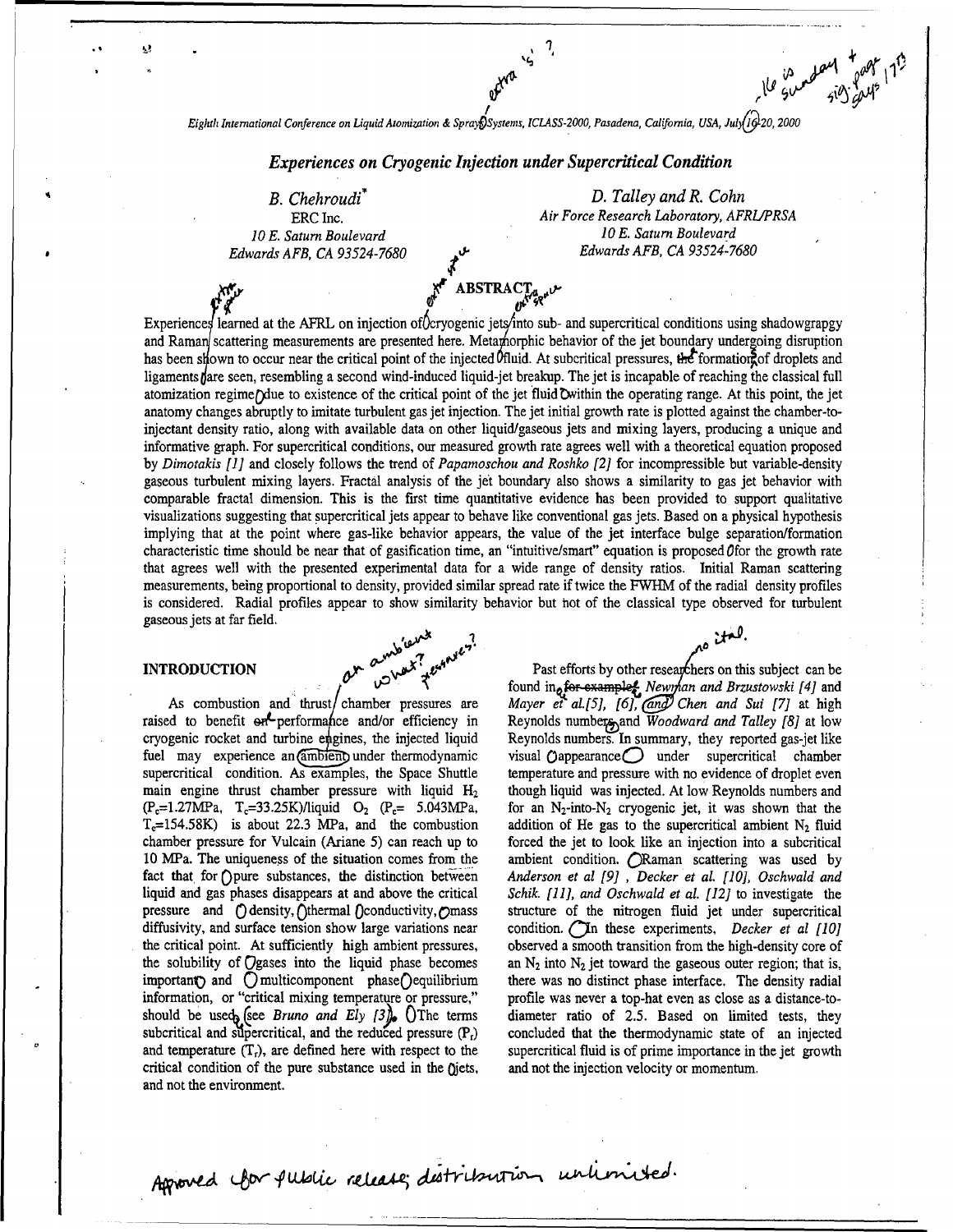achieved as shown in Figure 1. The liquid  $N_2$  from a dewar seen in this gas-like jet regime. The reason for this is used to cool and/or liquefy the injectant passing through the cryogenic cooler prior to injection. In addition to  $N_2$ , a branch is connected for possibly introducing other gases or mixtures of gases as a chamber medium. The mass flow rate of the injectant is regulated and also measured via a mass flowmeter, and a precision micrometer valve. For more detaile-refer to *Woodward and Talley [8] and Chehroudi et al. [13].* The injection in this study  $Q$  is through a sharp-edged 50 $\bigoplus$  $\text{mm}$  long stainless steel tube with 1.5 $\text{mm}$  (1/16<sup> $\text{m}$ </sup>) diameter and a  $25\bigoplus$ nicron (0.010<sup>2</sup>) inner hole (lengthto-diameter ratio of 200). With the Reynolds number  $\|\cdot\|_{\infty}$  and  $\|\cdot\|_{\infty}$   $\|\cdot\|_{\infty}$   $\|\cdot\|_{\infty}$ ranging from 25,000 to 70,000, the entrance length from  $\delta_{\mathbb{Q}}$   $\begin{bmatrix} \begin{matrix} 1 & 1 \end{matrix} & \begin{matrix} 1 & 1 \end{matrix} & \begin{matrix} 1 & 1 \end{matrix} & \begin{matrix} 1 & 1 \end{matrix} & \begin{matrix} 1 & 1 \end{matrix} & \begin{matrix} 1 & 1 \end{matrix} & \begin{matrix} 1 & 1 \end{matrix} & \begin{matrix} 1 & 1 \end{matrix} & \begin{matrix} 1 & 1 \end{matrix} & \begin$ 50 to 100 is needed (see *Schlichting [14]* The length is  $\|\cdot\|$   $\frac{1}{2}$   $\frac{1}{2}$   $\frac{1}{2}$   $\frac{1}{2}$   $\frac{1}{2}$   $\frac{1}{2}$   $\frac{1}{2}$   $\frac{1}{2}$   $\frac{1}{2}$   $\frac{1}{2}$   $\frac{1}{2}$   $\frac{1}{2}$   $\frac{1}{2}$   $\frac{1}{2}$   $\frac{1}{2}$   $\frac{1$  $\mu$   $\mu$   $t$  . Therefore long enough to Oensure fully developed  $\|\cdot\|$  and  $\sum_{\text{meas}}$  fully  $\sum_{\text{meas}}$  fully  $\sum_{\text{meas}}$  fully  $\sum_{\text{meas}}$  fully  $\sum_{\text{meas}}$  fully  $\sum_{\text{meas}}$  fully  $\sum_{\text{meas}}$  fully  $\sum_{\text{meas}}$  fully turbulent pipe flow at the exit. The rig is fully instrumented with thermocouples, pressure gages and transducers, and mass flowmeters at the locations  $\qquad \qquad \qquad \qquad \qquad \bigotimes$ indicated in Fig. 1. Back-illumination and a model K2 Infinity long-distance micoscope is used with a TM-745E high resolution  $(768(H) \times 493(V)$  pixels in 8.8(H)x6.6(V) mm actuaT sensing area interlaced **CCD** camera by PULNix to form images of the injected jets. **Flgure .** Scematic dlagrumofexperimental seupfor sub.to supercritical jet Injection For more details, refer to *Chehroudi et al. [13]*.

أعق

structural changes observed using shadowgraphy are the oxygen critical pressure  $(P_r = 0.85)$ . In Fig. 2, as explained. Second, Cresults of  $\Theta$ ut fractal analysis is chamber pressure approaches the critical condition, surface to model the measured growth rate of the jet is presented. Reynolds number used here (25,000 to 75,000), the Finally, our evect effort Qusing laser diagnostics via Ohnesorge number sharply swings from a low (estimated Raman scattering Qto measure density profiles and growth to be  $2.8 \times 10^{-3}$  to a very large (infinity when surface rate is briefed. This will provide a summary of eut tension is zero) values. At the low Ohnesorge number in important findings and achievements regarding injection this work, the so-called second-wind induced liquid jet

when chamber pressure was far lower than the critical fingers are gasified and no drops are detected. Transition pressure of the jet substance (i.e<sub>J</sub>subcritical chamber into a full atomization regime is therefore inhibited by this pressure), the jet was observed  $\mathbf{e}$  be liquid-like with mechanism. surface instabilities that grew downstream from the injector. Also, very fine drops were detected ejecting from

The objective in this paper is to concisely present our the jet. Major structural/interface changes ( $\Diamond$ occurred at experiences learned so far on injection under supercritical about P<sub>r</sub> of 1.03. No drops were detected, thread- or fingercondition through experimental and modeling efforts. like entities at the interface were not broken up into droplets but dissolved at different distances from the jet **DESCRIPTION OF THE TEST RIG** central dense-core region. This created a mixing layer in **journal which phase transition and/or large local density non-**<br>The stainless steel chamber in Fig<sub>0</sub>, 1 can withstand uniformities occurred. A further increase in chamber uniformities occurred. A further increase in chamber pressures and temperatures of up to 137 atm (2000 psi) pressure, decreased the length and the thickness of the and 473 K, respectively, and has two facing circular central dense-core and images progressively appeared sapphire windows and two UV-grade side-mounted slot-<br>similar to an injection of a gaseous turbulent jet into a shaped quartz windows for laser in/out of the chamber. gaseous environment (see images in Fig. 2). Aligned with Transport of the liquid through the lines and the injector is what reported before, no evidence of drop formation was



metamorphic behavior is to be sought in progressive **EXPERIMENTAL AND MODELING EFFORTS** reduction of surface tension and heat of vaporization until they both are sufficiently reduced near and above the In this section, the authors experiences learned at the critical point. Similar observations were made for the  $O_2$ - $A FRI$ <sub>a</sub>are described and summarized to this date<sup>r-</sup> First, into-N<sub>2</sub> case but with the transition to gas-like jet at near presented and briefly discussed. Third,  $\omega$  initial attempt tension is reduced to a near-zero value and for the range of under supercritical condition. breakup behavior is observed, see Fig. 2. Past this stage, and before reaching the full atomization, the surface VISUAL CHANGES OF THE **JET** tension is sufficiently and rapidly reduced to produce a gas-like jet appearance near but before reaching the critical Using liquid N<sub>2</sub> injection into gaseous N<sub>2</sub>  $\frac{\text{ambient}}{\text{m}}$  pressure value (see Fig. 2) The aforementioned threads or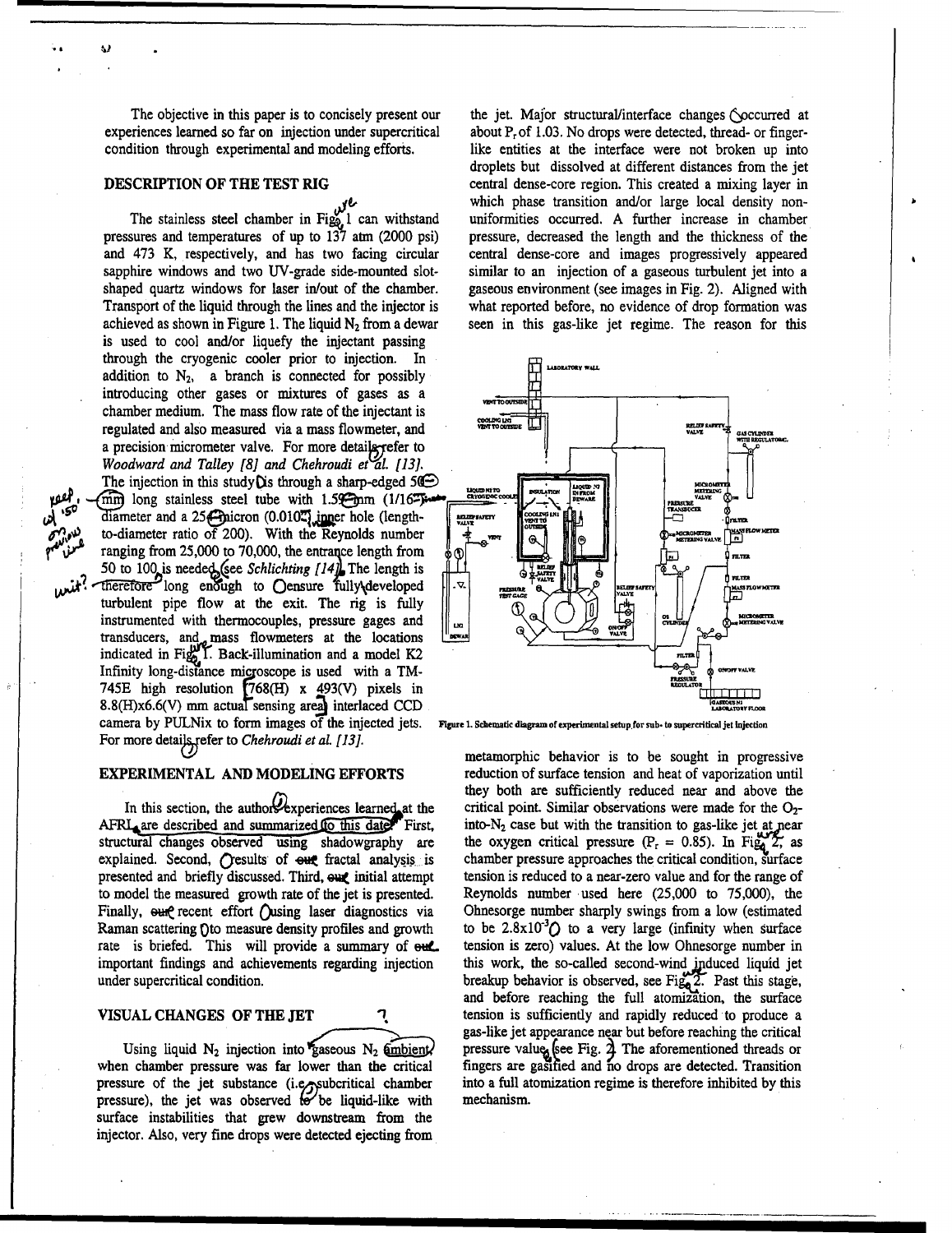### **QUANTITATIVE MEASURE** OF THE **JET** GROWTH RATE

The jet growth rates or spread angles were measured from the images and only to within a  $\overline{q}$ -mm distance from the injector exit plane (distance-to-diameter ratio of up to 28). Based on the intact core measurements of the liquid sprays and potential core of the gaseous *jets* (*Chehroudi et*  $a$  [13] showed that this measurement  $\Omega$  distance was well within the mixing layer region and that comparison with classical mixing layers was justified (see *Chehroudi et al b* choices of the data set in  $\text{Fig. 3}$  is given elsewhere in our

The simplest curves in Fig. 3 are the prediction of the jets using the mixing length concept and a semi-empirical equation by *Abramovich [18]* incorporating the effects of density variations using a characteristic velocity. The growth rate measurements by *Brown and Roshko [20]* in a subsonic two-dimensional incompressible turbulent mixing layer between helium and nitrogen are shown in Fig. 3. **Appearance** of a **Appearance** of  $\frac{1}{2}$ Also, the independently-derived theoretical equations **convenions** treatapor by by the constructions and the conventions of the conventions of the conventions of the conventions of the conventions of the conventions of the proposed by *Papamoschou and Roshko [2] and Dimotakis requests and drops requests and the ansignal voltage [1]* for incompressible variable-density mixing layers are shown. Figure 2. (Top) Back-illuminated images of a cryogenic

the jet, the growth rate for liquid sprays from single-hole temperature of 300 K ( $P_{critical} = 3.39$  MPa;  $T_c = 126.2$  K). nozzles typical of the ones used in diesel engines are also Re= 25,000 to 75,000, Froud number: 40,000 to 110,000 shown. We selected the steady isothermal spray-angle (momentum-dominated jet), injection velocity: 10-15 m/s, information by *Reitz and Bracco [15]* and *Hiroyasu and* and injectant temperature: 99 to 110 K. (Bottom) *Arai [21]* at two different nozzle length-to-diameter ratios Software-magnified images of the edge of the jet in with their corresponding vertical error-bands indicating transition to the gas-jet like appearance is seen starting at experimental scatter. In addition, a theoretical equation just below the critical pressure of the injectant. A gradual derived by Reitz and Bracco [15] is shown. As a cross transition from a classical liquid-like appearance in which check, a recent curve-fitted equation to experimental data ligaments and drops are formed at the boundary in the from transient sprays proposed by *Naber and Siebers* [22] liquid atomization regime to a comb-like structure near is also shown. Their angle measurement zone extends the critical point, and finally to where a submerged beyond our Qinitial region and this to some extent turbulent gas jet appearance emerges can be observed. contributes to disagreement seen between the two sets of. data for liquid sprays at injector length-to-diameter density the trend of *Papamoschou and Roshko [2]*. This was the

magnitude, from liquid sprays to supersonic mixing layers, Even though the jet investigated here appears to go a unique and new plot on its own right. Disagreements through initial phases of the liquid atomization process, seen between the measured data can to some extent be there is a marked disagreement at above the critical attributed to differences in the definition of the mixing condition in both the magnitude and slope between the layer thicknesses and their measurement methods (see liquid sprays (at a comparable length-to-diameter ratio of *Chehroudi et al.*  $[13]$ , The constant spread-angle results of 85) and our data in Fig. 3. It appears that although the jet incompressible turbulent jet overpredicts nearly all others studied here shows second wind-induced breakup features in Fig. 3. Disagreement between the turbulent gas jet by similar to liquid jets, it fails to reach full atomization state *Abramovich [18]* and incompressible variable-density as chamber pressure (really density) is raised. This is model of *Papamoschou and Roshko* [2] increases as because the thermodynamic state approaches the critical density ratio increases. It is clear that for a range of density point and consequently both surface tension and heat of ratios in which our images show gas-jet like appearance, vaporization are reduced to sufficiently low values. the experimental data agrees well with the proposed theoretical equation by *Dimotakis [1]* and closely follows '7



**N2** into **N2** round jet injection at chamber conditions of Because of the liquid-like and gas-like appearances of Pr **=** 0.92, 1.22, and 2.7 but at a fixed supercritical

ratio of about 4, see Fig.  $\frac{3}{2}$ . First quantitative confirmation that  $\frac{1}{2}$  first quantitative confirmation that  $\frac{1}{2}$  and injected jet under supercritical pressure and temperature ambient conditions Figure 3 covers a density ratio of nearly four orders of (based on the pure injectant) grows similar to a gas jet.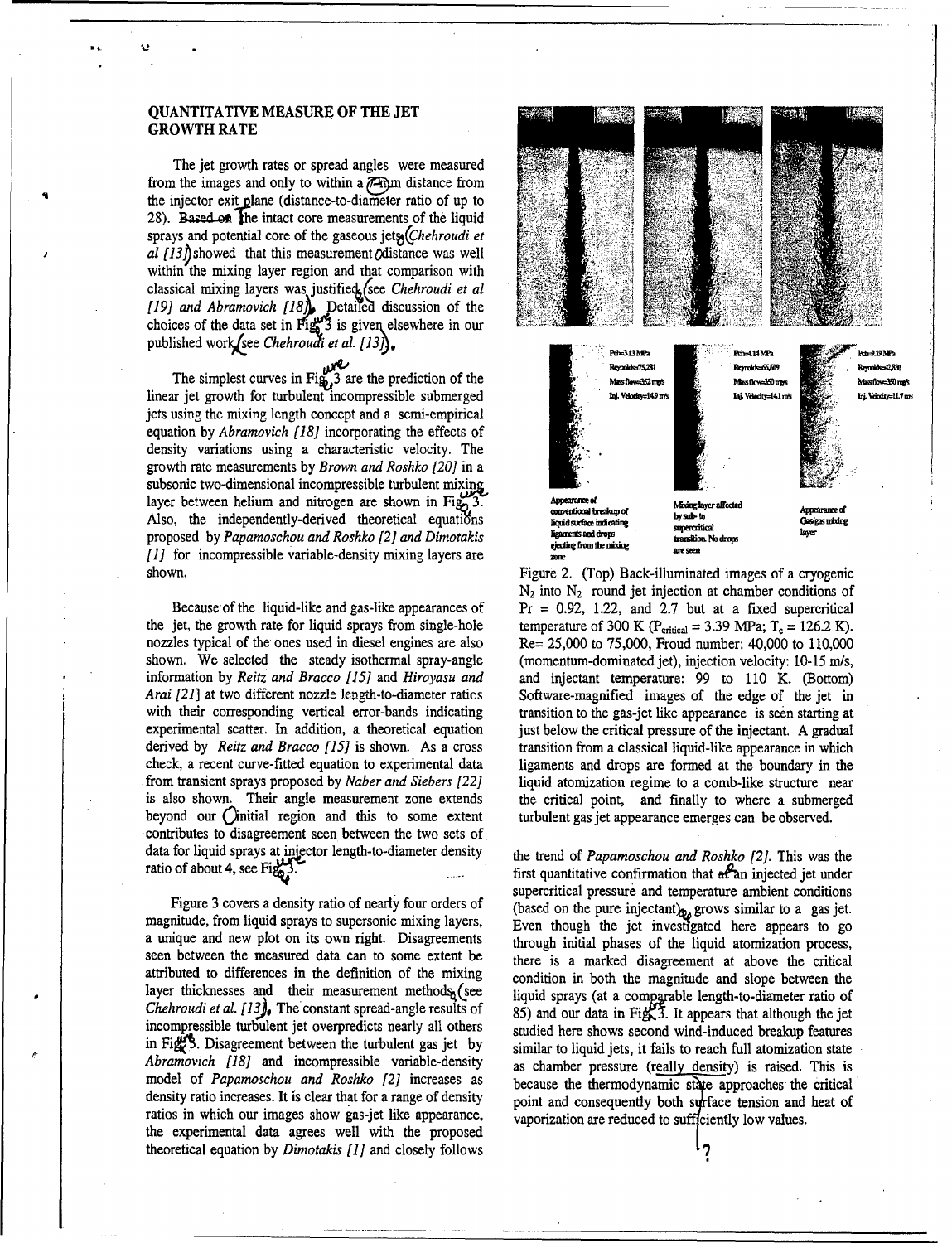





### **FRACTAL ANALYSIS OF THE JET**

This appeared to be a suitable analysis method to investigate the morphology of the interfacial phenomena and in recent years a number of applications of fractal analysis have been demonstrated in different disciplines. For a concise description and methodology refer to Chehroudi et al. [23]. For example, Sreenivasan and Meneveau [24] computed the so-called fractal dimension the turbulent/non-turbulent boundary of an of. incompressible axisymmetric gaseous jet and reported a value of 1.33 using two-dimensional slicing by a laser sheet. Sreenivasan [24] also reported values of 1.35, 1.34, and 1.38 for a round gaseous jet, a plane gaseous mixing layer, and a boundary layer flow, respectively. Figure 4 shows results of plotting the fractal dimension applied to the  $N_2$ -into- $N_2$  jets as a function of relative chamber pressure. In this figure the fractal dimension by other researchers in the gaseous jets, mixing layer, and boundary layers are also shown. The key observation here is that the average value measured for our jet reaches very near those of gaseous jets and mixing layers when ambient pressure goes above the critical point of the injectant. This is considered as an additional quantitative confirmation of the gas-like jet behavior indicated earlier through our growth rate measurements in this same region. As pressure (density) is decreased below  $P_r$  of about 0.6, the fractal dimension is rapidly reduced towards the Euclidean



Figure 4. Box-counting and Minkowski (Euclidean Distance Mapping (EDM) algorithm) fractal dimensions of the visual boundary of the jet as a function of the reduced chamber pressure for  $N_2$ -into- $N_2$  injection.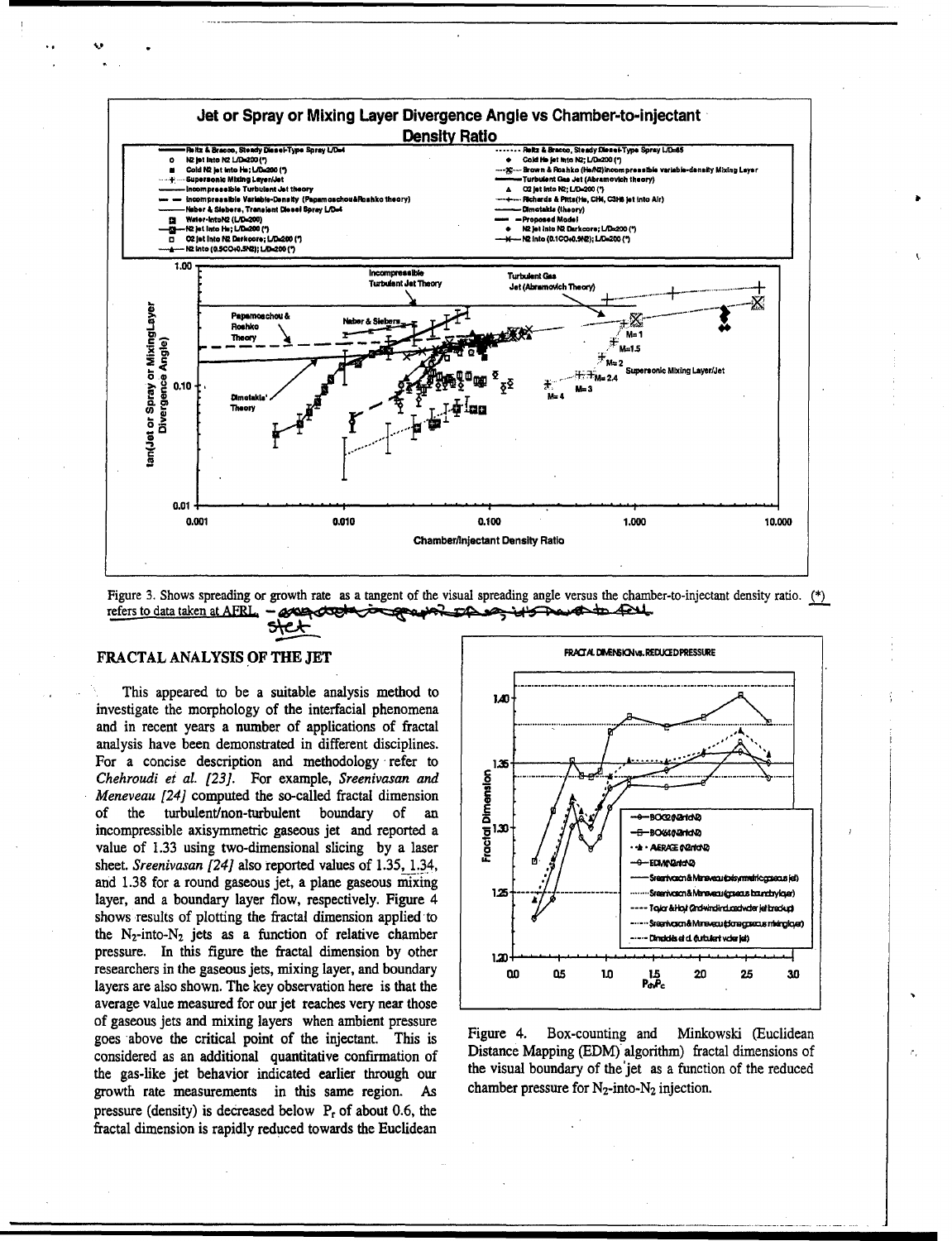value of 1 for a smooth circular cylinder with no surface and drops because they are gasified as fast as they desire to irregularities. Considering the geometric interpretation of be detached. In a sense, this is defined a irregularities. Considering the geometric interpretation of be detached. In a sense, the fractal dimension, measured values are quite gas-jet like behavior. the fractal dimension, measured values are quite consistent with the visual observations of jet interface changes in our tests. For more details see *Chehroudi et al.* It was indicted earlier that the  $\theta$ jets investigated here *[23].* showed both liquid-like and gas-like behaviors and that the

principles, the idea was to intelligently search for a form of an equation based on an intuitive and physically instability theoretical analysis, *Reitz and Bracco [15)* reasonable model that can predict the jet growth rate data proposed the following equation for the isothermal liquid presented in Fig. 3. In essence, the proposed approach is spray growth rate:  $\theta_s \equiv 0.27 [0 + (\rho_s/\rho_0)^{0.5}]$ presented in Fig.<sup>03</sup>. In essence, the proposed approach is spray growth rate:  $\theta_s \equiv 0.27 [0 + (\rho_g/\rho_l)^{0.5}]$ , where  $\theta$  is to employ two appropriate characteristic times of the spray  $\bigcap$  full-cone  $\bigcap$  angle.  $\bigcap$  Also problem, combined with a hypothesis and the growth rate Brown/Papamoschou/Rashko's  $\bigcirc$  theory  $\bigcirc$  of  $\bigcirc$  an equations for isothermal 0liquid sprays and Qgaseous incompressible variable-density gaseous mixing layer one mixing layers to propose an "intuitive/smart" equation that is capable to closely represent the growth rate that is capable to closely represent the growth rate  $\theta$  is the visual jet full-cone angle. Finally, based on a information measured for the sub- and supercritical different theoretical treatment by Dimotakis for conditions presented before. incompressible variable-density gaseous mixing layers, an

growth rate of the latter agrees well with those of **MODELING OF THE GROWTH RATE** incompressible variable-density gaseous mixing layers. Therefore, forms of the growth rate equations for the As no analytical treatment exists starting from basic liquid sprays as well as incompressible variable-density ciples, the idea was to intelligently search for a form gaseous jets are considered. For liquid sprays, using l spray  $\bigcirc$  full-cone  $\bigcirc$  angle.  $\bigcirc$  Also,  $\bigcirc$  from  $\overline{)}^{0.5}$ , where different theoretical treatment by Dimotakis for

Consider injection **environment similar to the** 

formation/separation time **L**  $(\tau_b)$  pertaining to the interface of turbulent liquid jet where isolated ligaments and drops are matrix and drops are<br>
produced through<br>
primary atomization.<br>
Tseng et al. [26]<br>
suggested that<br>  $\tau_b = (\rho_l L^3/\sigma)^{1/2}$  for the<br>
primary breakup of<br>
turbulent liquid jets.<br>
Here,  $\rho_l$ , L, and  $\sigma$  are<br>
liquid density. *Tseng et al [26]* < suggested that  $\tau_b = (\rho_l L^3/\sigma)^{1/2}$  for the **primary** breakup of turbulent liquid jets. Here,  $\rho_1$ , L, and  $\sigma$  are of turbulent eddy, and surface tension, **b** a<sub>01</sub> characteristic time (at calculated through the so-



subcritical pressures) is Figure 5. Comparison of the proposed growth rate model with the experimental data for the gasification time  $(\tau_g)$  the sub- to supercritical jet. (\*) refers to data taken at AFRL.

drops and is equal to  $D^2/K$  where D and K are drop diameter and vaporization constant, respectively. In despite their different theoretical treatments. The following addition, we also propose a hypothesis that if the "intuitive/smart" form of an equation describing the aforementioned characteristic times (calculated for growth rate for both sub- and supercritical jets is therefore appropriate length scales) are nearly equal in magnitude, then the interface bulges are not able to separate as  $C_1$  for more details  $C_2$  in  $C_3$   $C_4$   $C_5$   $C_6$   $C_7$   $C_8$   $C_9$   $C_9$   $C_9$   $C_9$   $C_9$   $C_9$   $C_9$   $C_9$   $C_9$   $C_9$   $C_9$   $C_9$   $C_9$   $C_9$   $C_9$   $C_9$   $C_$ 

called D-square law for<br>drops and is squal to  $D^2/V$  where D and V are drops equation of the form  $\theta_D \approx 0.265 [0.59 + (\rho_g/\rho_l)^{0.5}]$  can be derived. The similarity of these equations is remarkable  $5.7$ unattached entities from the jet interface to form ligaments physical meaning is attributed to the first term in the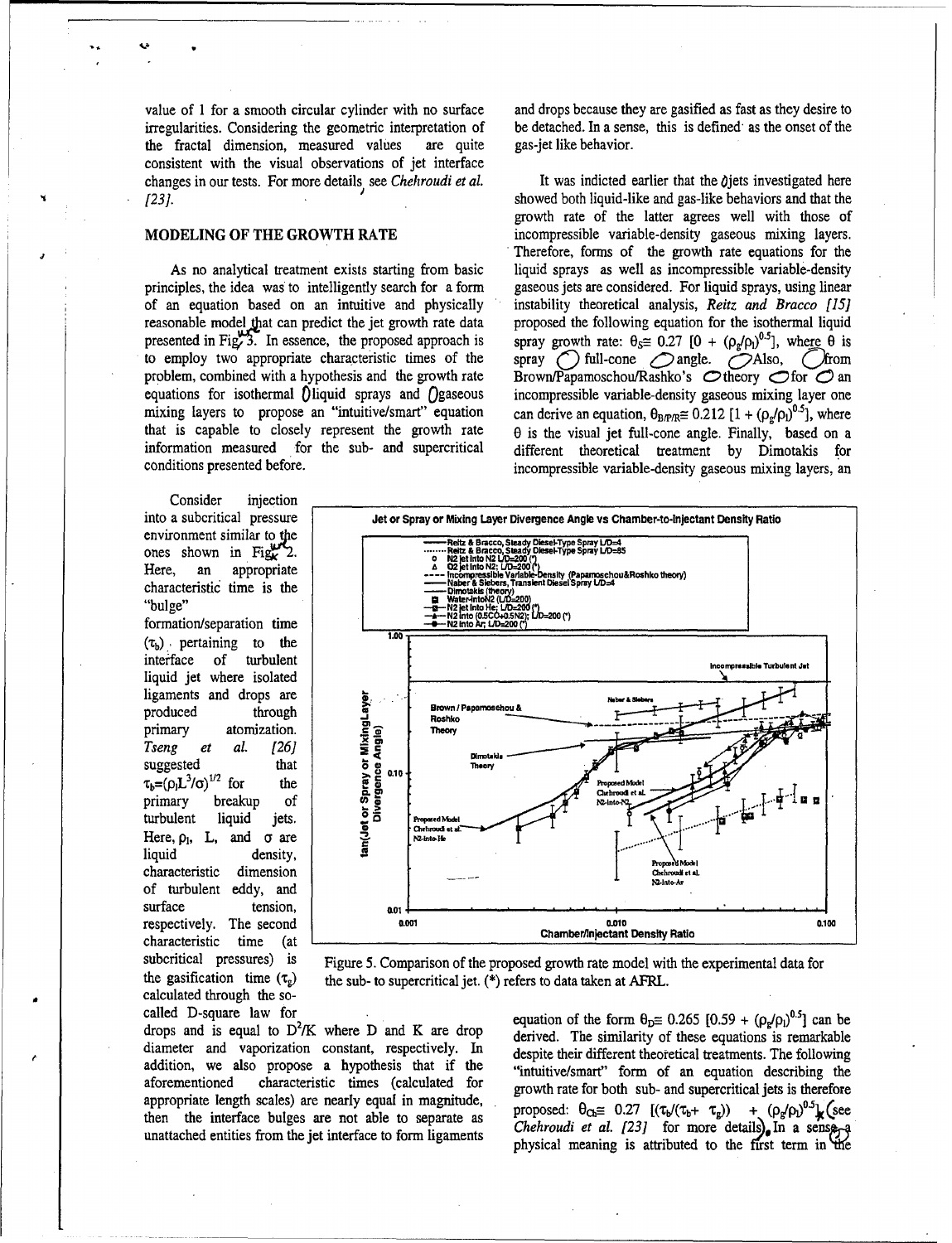hypothesized earlier. Note that, in the limit, this equation collapses to the isothermal liquid spray case when  $\tau_g \gg \tau_b$ and  $\tau_{\rm g} \rightarrow \infty$ .

- Figure 5 shows comparison of the proposed model equation with the characteristic time ratio calculated for the N<sub>2</sub>-into-N<sub>2</sub> Case. Good agreement is observed. For cases other than the N<sub>2</sub>-into-N<sub>2</sub>, such as N<sub>2</sub>-into-He or N<sub>2</sub>-<br>into-Ar, due to lack of reliable information on into-Ar, due to lack of reliable information on *thermodynamic properties and in particular the surface*  $\sqrt{\frac{+}{\sqrt{D}}r=2.03; x/D=24.2}$   $\rightarrow Pr=0.43; X/D=24.2$ tension. To model these cases, it was proposed that the **\_ -** of the density ratio only, i.e.  $\tau_y(\tau_b + \tau_g) = F(\rho_g/\rho_l)$ . As  $\begin{bmatrix} 1/5 \\ 0 \end{bmatrix}$ *Brown and Roshko [20]* indicated, this is a reasonable<br>behavior to consider because at low Mach number squared behavior to consider because at low Mach number squared values there is no distinction between mixing layers made of two streams with differences in molecular weights, differences in temperature, and high speed compressibility effects<sub>x</sub> (see also *Chehroudi et al. [13]*, It was shown that the same function  $F(\rho_g/\rho_l)$  calculated through the same function  $F(\rho_g/\rho_l)$  calculated through measurements for the N<sub>2</sub>-into-N<sub>2</sub> case could be made to Figure 6. Radial plots of (I- Ich), the Raman work for other cases provided a case-dependant intensity (I) from the jet as measured with reference work for other cases provided a case-dependant intensity (I) from the jet as measured with reference<br>transformation is made to the density ratio at which F is to that of the chamber gas (Ich) for the N<sub>2</sub> into N<sub>2</sub> transformation is made to the density ratio at which F is to that of the chamber gas (Ich) for the N<sub>2</sub> into N<sub>2</sub> evaluated The quality of the agreement with case under sub- and supercritical conditions and at evaluated. The quality of the agreement with case under sub- and supercritical conditions and at experimental data is demonstrated in  $Fig. 5$  and considered two different axial positions. to be good.

When a transparent medium is irradiated, some  $\frac{1}{100}$   $\frac{1}{100}$   $\frac{1}{100}$   $\frac{1}{100}$ fraction of the beam is scattered in all directions. Raman, 1928, discovered that the wavelength of a very small **Solution** and the serves of the serves of the serves of the serves of the serves of the serves of the serves of the serves of the serves of the serves of the serves of fraction of the scattered radiation by certain molecules  $\frac{1}{2}$   $\frac{1}{2}$   $\frac{1}{2}$   $\frac{1}{2}$   $\frac{1}{2}$   $\frac{1}{2}$   $\frac{1}{2}$   $\frac{1}{2}$   $\frac{1}{2}$   $\frac{1}{2}$   $\frac{1}{2}$   $\frac{1}{2}$   $\frac{1}{2}$   $\frac{1}{2}$   $\frac{1}{2}$   $\frac{1}{2}$   $\frac{$ shifted in an amount dependent upon the chemical  $\left|\frac{1}{\sqrt{2}}\right| \leq \left|\frac{1}{\sqrt{2}}\right|$ structure of the molecules responsible for the scattering. It OhwmidetaI1;4 **d-\*-** XO-.0 can be shown that the intensity of the signal is proportional  $\mathbb{Z}^{\mathbb{Z}}$   $\mathbb{Z}^{\mathbb{Z}}$   $\mathbb{Z}$   $\mathbb{Z}$   $\mathbb{Z}$   $\mathbb{Z}$   $\mathbb{Z}$   $\mathbb{Z}$   $\mathbb{Z}$   $\mathbb{Z}$   $\mathbb{Z}$   $\mathbb{Z}$   $\mathbb{Z}$   $\mathbb{Z}$   $\mathbb{Z}$   $\mathbb{Z}$  to the density of the observed molecule. In our case, an Nd:YAG pulsed laser beam at 532 nm was used with a passive pulse stretcher to change the pulse duration from 10 ns to aboutO 36 ns. This was done to minimize the occurrence of the stimulated Raman effects particularly ak sub- and near- critical condition (see *Anderson et al. [9]*). The transmitting optics created a *O*controllable sheet of laser with precise traversing capabilities in two directions. The scattered light at 607 nm is detected by a 256X256 CCD camera equipped with suitably-chosen number of  $\frac{1}{2}$   $\frac{10}{2.0}$   $\frac{9}{2.0}$   $\frac{10}{2.0}$  2.0. filters to maximize the signal-to-noise ratio. For more  $\overline{A}^{\beta}$  *A IPROS* details on experimental setup and data acquisition refer to *Chehroudi et aL[27].*

system was tested by measurement of the density of a pure right to left.  $N_2$  into  $N_2$  at supercritical chamber condition. nitrogen gas in the high-pressure chamber for several pressures. Measured to calculated (based on ideal gas drops down in the central region due to larger spreading of law) density ratios agreed to within 2%. Figure 6 shows the jet. The data for the subcritical case should be intensity defect, being proportional to the density defect, considered with reservation particularly at larger radial radial plots at sub- and supercritical conditions. It is clear positions due to reflection of the laser from the jet's wellthat as chamber pressure is increased the intensity level





Figure 7. Normalized plots to inspect similarity behavior The integrity of the entire Raman measurement in comparison to gaseous jet results. Laser enters from

 $\alpha$   $\alpha$   $\beta$   $\beta$   $\gamma$   $\beta$   $\beta$   $\gamma$   $\alpha$   $\beta$   $\gamma$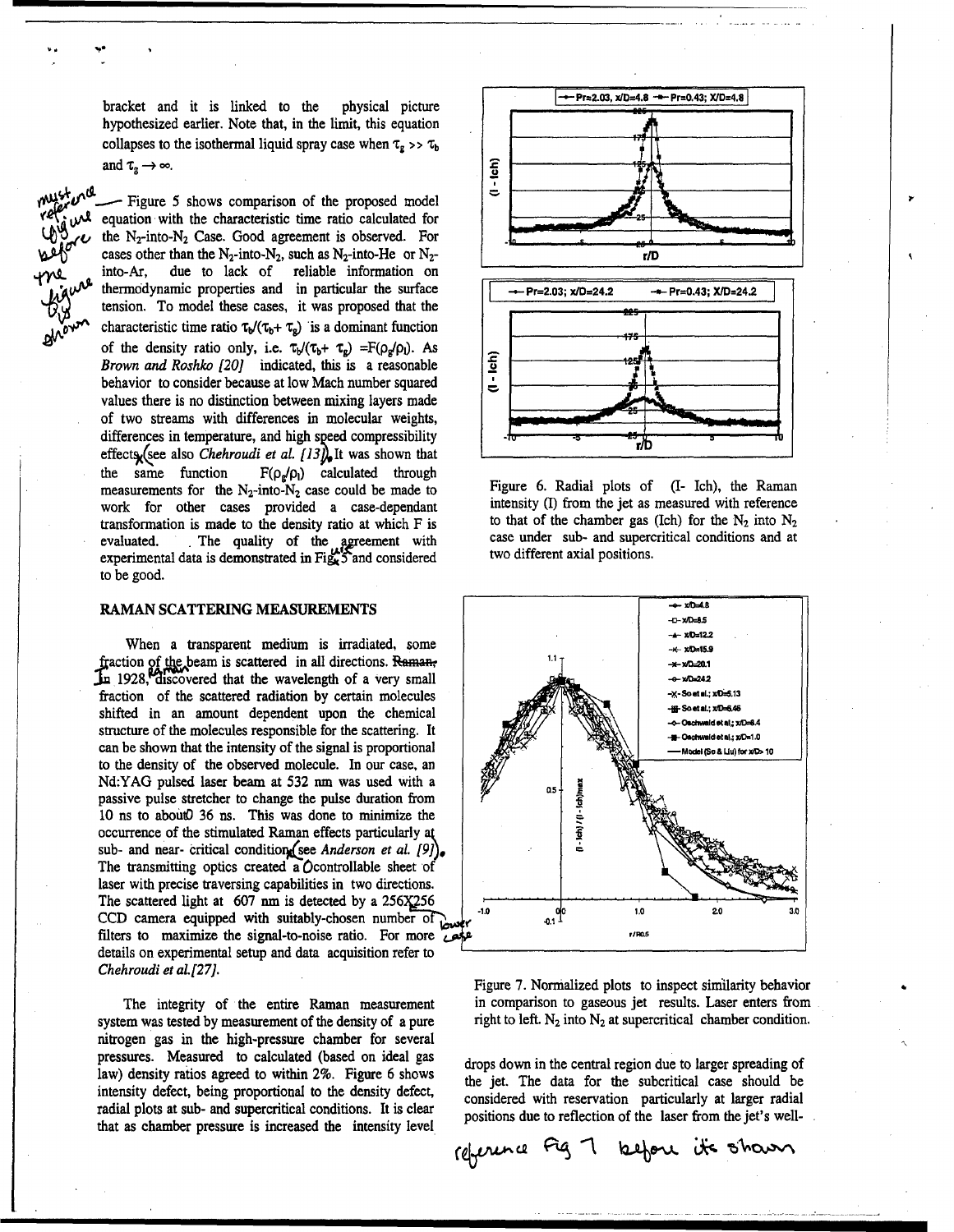

Figure 8. Plot of the spread rate as measured by Raman intensity  $\int$ radial plots at  $\int$ twice the FWHM $\int$ khows rgood agreement with our earlier measurements using shadowgraphy technique.

defined boundary causing broadening of the profiles. This issue is addressed in more details in *Chehroudi et al [27]*. If the jet exhibits gas-like behavior one might attempt to compare the results with those of gaseous jets to see extent to which they simulate each other. A normalized plot format is used for this purpose in Figure 7. Here, results at supercritical condition and for different axial positions are shown along with a similarity-type model equation generally accepted for turbulent jets and at larger axial<br>distances than those shown in this figure, Even though? some degree of similarity is exhibited, they are not of the type observed in the far field region for turbulent gaseous jets. Actual density measurements in gaseous jets made by So et al. [28] in comparable nondimensionalized axial distances indicate reasonable agreement within the experimental accuracy (see Fig.  $\lambda$ . Results by Oschwald et al. [12] are also shown but no conclusion is drawn at this time due to differences in initial conditions between the two sets of data known to affect jets and sprays spreading. The full width of the radial profiles measured at the half maximum (FWHM) is extracted from the Raman measured data. They are believed to be unaffected by the broadening observed at the edge of these profile. When spread rate is calculated based on twice the FWHM values of Raman radial profiles and plotted along with other measurements in Fig.  $\mathbb{R}$  8, it shows good agreement with our earlier results using shadowgraphy method. This can be considered as a correspondence calibration of the two different techniques of estimating the width of the jet investigated here.

### SUMMARY AND CONCLUSIONS

Metamorphic behavior and growth rates of jets injected into an environment at a given supercritical

temperature but varying pressure are analyzed. At subcritical chamber pressures, the injected fluid appears to undergo the classical liquid jet breakup stages up to a second wind-induced breakup regime with discernable ligaments and droplets. Penetration into the full atomization regime is inhibited near the critical pressure of the injectant because of the combined effects of lowered surface tension and heat of vaporization. At this point the visual structure of the changes to a gas-jet like appearance and remains up to the highest pressure tested. Also, a unique and comprehensive plot on growth rate is formed using the most relevant works of other researchers covering an ambient-to-injectant density ratio range of four orders of magnitude. Our measured jet growth rates via shadowgraphy follow the theoretical equations proposed by Papamoschou and Roshko [2] and Dimotakis [1], both derived for incompressible variable-density gaseous turbulent mixing layer. This agreement starts at a pressure near but below the thermodynamic critical pressure of the injectant, quantitatively supporting the observed gas-jet like visual appearance of the supercritical jets for the first time. The geometry of the jet interface has also been examined for the first time by fractal analysis. The results clearly indicate a transition from a Euclidean to a fractal interface, with a fractal dimension close to values measured for gaseous turbulent jets. This provides additional quantitative evidence for the hypothesis that the jet evolves into a gas-like behavior. An "intuitive/smart" equation is proposed that agrees well with the experimental growth rate data, based on a proposed physical mechanism and characteristic gasification times and interfacial bulge formation/separation times. Initial Raman scattering measurements from the jets confirms the

gô

iang